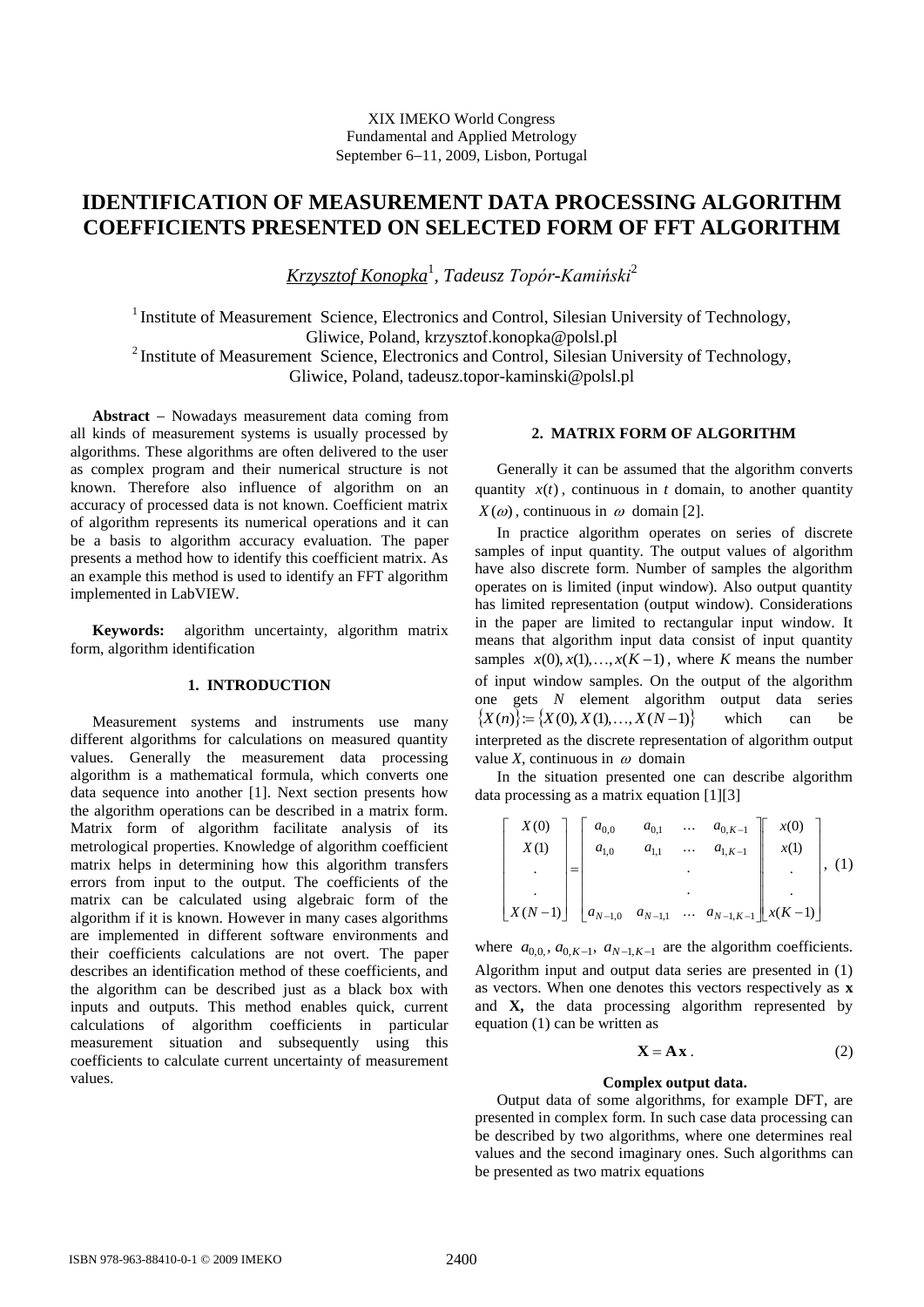$$
\mathbf{X}_{\text{Re}} = \mathbf{A}_{\text{Re}} \mathbf{x},\tag{3}
$$

$$
\mathbf{X}_{\text{Im}} = \mathbf{A}_{\text{Im}} \mathbf{x} \,. \tag{4}
$$

Output data of these algorithms form complex number series, which can be presented as vector

$$
\mathbf{X} = \mathbf{X}_{\text{Re}} + j\mathbf{X}_{\text{Im}}\,. \tag{5}
$$

### **Single and multipoint algorithms.**

One can indicate a group of algorithms which produce a single output value – for example filtration algorithms, average or rms calculating algorithms etc. This kind of algorithm is called *singlepoint* algorithm.

In another case, when one run of algorithm produces a set of values, such algorithm is called *multipoint* algorithm  $[1]$ [3].

Multipoint algorithm can be presented as a set of parallel singlepoint algorithms which operate on the same input values series [1]. Every singlepoint algorithm is represented by corresponding coefficient vector  ${}^{0}$ **A**,  ${}^{1}$ **A** ...  ${}^{N-1}$ **A** which is a single row of coefficient matrix **A** in (1). Execution of every singlepoint algorithm generates one value, which can be described for *n*-th row of coefficient matrix **A** as

$$
X(n) = [a_{n,0} \ a_{n,1} \ \dots \ a_{n,K-1}] [x(0) \ x(1) \ \dots \ x(K-1)]^{\mathrm{T}} = {^n} \mathbf{A} \mathbf{x}^{\mathrm{T}},
$$
\n(6)

where  ${}^{n}$ **A** =  $[a_{n,0}$   $a_{n,1}$   $\ldots$   $a_{n,K-1}]$  is a coefficient vector of singlepoint algorithm represented by *n*-th row of matrix **A,**  $a_{n,0}$   $a_{n,1}$   $\ldots$   $a_{n,K-1}$  are constant coefficients of singlepoint algorithm,  $\mathbf{x}^T = [x(0) \ x(1) \dots x(K-1)]^T$  is the algorithm input values vector.

Dependence (6) can be also written in other form

$$
X(n) = a_{n,0}x(0) + a_{n,1}x(1) + \dots + a_{n,K-1}x(K-1) = \sum_{k=0}^{K-1} a_{n,k}x(k)
$$
\n(7)

Dependence (7) is a general singlepoint algorithm processing equation, which form the base for further metrological analysis, where it is assumed, that multipoint algorithm is considered as set of independent singlepoint algorithms [1]. It means that output data from multipoint algorithm is considered as a set of independent numbers.

Considering multipoint algorithm as a set of singlepoint ones considerably simplifies its metrological analysis with no influence on the generality of considerations. That is because usually analysis of singlepoint algorithm gives information about structure and many properties of the whole multipoint algorithm [1][3].

In further considerations it is assumed, that algorithm input values form a series of instantaneous measurement results of changing in time quantity. Moreover it is assumed that algorithm coefficients values are constant and independent from both input values series  $\{x(k)\}\$ and output values series  $\{X(n)\}\.$ 

# **3. IDENTYFICATION OF ALGORITHM COEFFICIENTS**

As mentioned in introduction, to determine metrological properties of algorithm one needs to identify its coefficient matrix values. This identification can be achieved by giving to the algorithm input appropriate test series. An example of coefficient identification method is presented on FFT algorithm, which is a transformation algorithm. Specifically there is identified FFT implementation in LabVIEW environment.



Fig. 1. Icon representing FFT algorithm in LabVIEW.

FFT is a generally known algorithm. It transforms data from time domain to frequency domain. General equation of discrete Fourier transform has a form:

$$
X(n) = \sum_{k=0}^{N-1} x(k)e^{-j2\pi nk/N}
$$
, for k= 0, 1, ..., N-1. (8)

In general case this algorithm processes series of *N* complex input values into series of *N* complex output values.

Considering matrix form of algorithm (1) one can notice that if the input vector has form  $[x(0) x(1) ... x(N-1)]^T = [1 \ 0 \ 0 ... 0]^T$ , than output vector will have values equal to values of coefficients from the first

Table 1. Exemplary FFT coefficient matrix **A** for *N*=10.

| $0,1+0$ i  | $0,1+0$ i          | $0,1 + 0i$                       | $0,1+0i$                  | $0,1+0i$           | $0,1+0$ i  | $0,1 + 0i$         | $0,1+0$ i          | $0,1+0$ i          | $0,1+0$ i          |
|------------|--------------------|----------------------------------|---------------------------|--------------------|------------|--------------------|--------------------|--------------------|--------------------|
| $0,1+0i$   | $0,081 -0,059$ i   | $0,031 -0,095i$                  | $-0,031 -0,095$ i         | $-0,081 -0,059$ i  | $-0,1+0i$  | $-0,081 + 0,059$ i | $-0.031 + 0.095$ i | $0,031 + 0,095$ i  | $0,081 + 0,059$ i  |
| $0,1+0i$   | $0,031 -0,095$ i   | $-0,081 -0,059$ i                | $-0,081 + 0,059$ i        | $0,031 + 0,095$ i  | $0,1 + 0i$ | $0,031 -0,095$ i   | $-0,081 -0,059$ i  | $-0,081 + 0,059$ i | $0,031 + 0,095$ i  |
| $0,1+0i$   | $-0.031 - 0.095$ i | $-0,081 + 0,059$ i               | $0,081 + 0,059$ i         | $0,031 -0,095$ i   | $-0,1+0$ i | $0,031 + 0,095$ i  | $0,081 -0,059$ i   | $-0,081 -0,059$ i  | $-0,031 + 0,095i$  |
| $0,1 + 0i$ | $-0,081 -0,059$ i  | $0,031 + 0,095$ i                | $0,031 -0,095i$           | $-0,081 + 0,059$ i | $0,1 + 0i$ | $-0,081 -0,059$ i  | $0,031 + 0,095$ i  | $0,031 -0,095i$    | $-0,081 + 0,059$ i |
| $0,1+0i$   | $-0,1+0$ i         | $0,1 + 0i$                       | $-0.1 + 0i$               | $0,1 + 0i$         | $-0,1+0$ i | $0,1 + 0i$         | $-0.1 + 0i$        | $0.1 + 0i$         | $-0,1+0$ i         |
| $0,1 + 0i$ | $-0,081 + 0,059$ i | $0,031 -0,095i$                  | $0,031 + 0,095$ i         | $-0,081 -0,059$ i  | $0,1 + 0i$ | $-0,081 + 0,059$ i | $0,031 - 0,095$ i  | $0,031 + 0,095$ i  | $-0,081 -0,059$ i  |
| $0,1 + 0i$ | $-0.031 + 0.095i$  | $-0,081 -0,059$ i                | $0,081 -0,059$ i          | $0.031 + 0.095$ i  | $-0,1+0$ i | $0,031 - 0,095i$   | $0,081 + 0,059$ i  | $-0,081 + 0,059$ i | $-0,031 -0,095$ i  |
| $0,1+0i$   | $0,031 + 0,095$ i  | $-0,081 + 0,059$ i               | $-0,081 -0,059$ i         | $0,031 -0,095$ i   | $0,1 + 0i$ | $0,031 + 0,095$ i  | $-0,081 + 0,059$ i | $-0,081 -0,059$ i  | $0,031 - 0,095$ i  |
| $0,1+0i$   |                    | $0,081 + 0,059$ i 0,031 +0,095 i | $\vert$ -0,031 +0,095 ill | $-0,081 + 0,059$ i | $-0,1+0$ i | $-0,081 - 0,059$ i | $-0,031 -0,095$ i  | $0,031 -0,095$ i   | $0,081 - 0,059$ i  |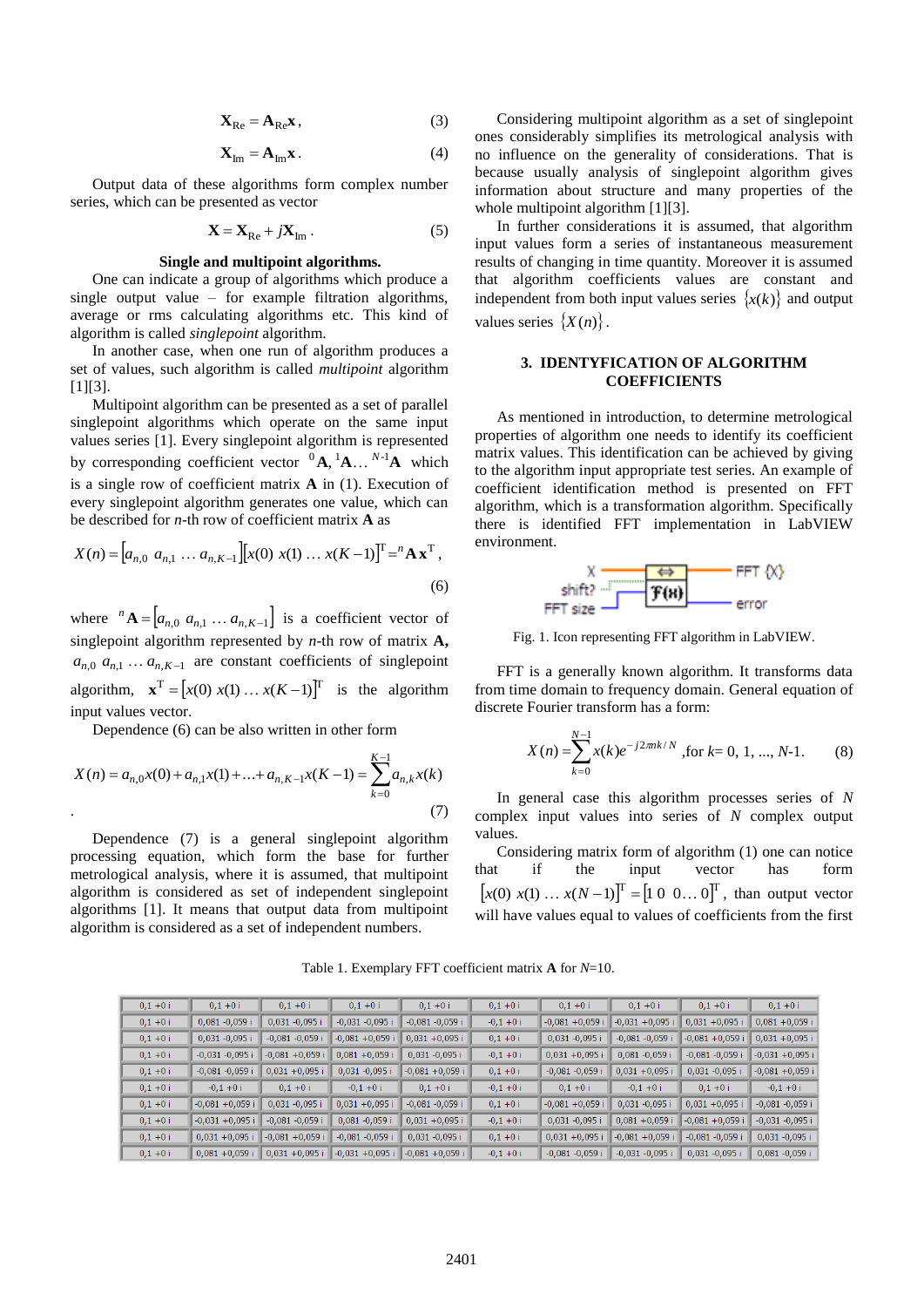column of matrix **A**. If one shifts '1' in input vector to the successive positions one gets successive columns of coefficient martix **A**. Generally test series for  $\lambda$  column determining has a form:

$$
v_{\lambda} = \begin{cases} 1 & \text{for } k = \lambda \\ 0 & \text{for } k \neq \lambda \end{cases}
$$
 (9)

where  $\lambda = 0, 1, ..., N-1$  is a number of test series and  $k = 0, 1, \dots, N-1$  is a number of term in series.

Repeating the operation *N* times one obtains the whole coefficient matrix **A**. Exemplary matrix for *N*=10 is presented in table 1.

The matrix presented in table 1 is only an example and *N* value is selected for presentation. Values of coefficients for another *N* values can be calculated currently depending on measurement situation. Coefficients values depend only on the length of the input vector. Presented algorithm coefficients identification method enables to build a subroutine which calculates coefficients values currently as required.

# **4. EXEMPLARY APPLICATION OF IDENTIFIED ALGORITHM COEFFICIENTS**

Coefficient of matrix **A** calculated in section 3 are used to determine propagation of uncertainty caused by random errors through FFT algorithm. Specific data processing in algorithms causes, that it is convenient to consider uncertainty as a parameter of error values set, even if this error is only theoretical and impossible to determine, but it facilitates processing analysis and later transition to description by uncertainties [1][4][5]. Knowledge about error propagation enables to determine algorithm output uncertainty basing on input uncertainties and on input errors distribution shapes.

Therefore algorithm uncertainty model is based on error model presented in fig. 2. In this model algorithm transfers errors from the input to the output with appropriate coefficient and also introduces its own errors.





data error sequence,  $\delta_{\tau}$  is an error resulting from data errors transfer from input to output,  $\delta_{\rm A}$  is an error added by algorithm.

Errors can be divided into three categories regarding the way they are processed by algorithms – static, dynamic and random errors [1][4][5][9]. Uncertainty can be considered as a measure characterizing error set [1][5][8], therefore also uncertainties can be categorized as static, dynamic and random.

This section considers propagation of random errors, it means errors which can be considered in probabilistic categories. Basing on [1], the dependence between random error variances on the input and the output of the algorithm is:

$$
\sigma_X^2 = A^2 \sigma_x^2. \tag{10}
$$

where *A* is a square root of the sum of squared singlepoint

algorithm coefficients  $A = \sqrt{\sum_{n=1}^{K-1}}$  $\equiv$  $=$ 1  $\theta$  $\sum_{a=1}^{K-1}$ *k*  $A = \sqrt{\sum a_k^2}$ . Therefore when data contains random errors, uncertainty propagation can be calculated basing on appropriate variances.

When random errors are concerned one meets usually one of two situations. First - when quantization errors dominate and then input error distribution shape can be approximated by uniform distribution [10]. Second one is when noise dominates and error distribution shape is normal.

Assuming, that algorithm has more than three coefficients and the coefficient values do not differ from each other excessively one can assume, that probability density function of algorithm output error  $g(\delta_X)$  has approximately normal distribution, no matter if input errors have normal or uniform distribution. This results from central limit theorem [6][7]. Uncertainty with confidence level  $\alpha = 0.95$  calculated using definition [1][8] for normal distribution, and presented as multiplicity of standard deviation, is [7]:

$$
U(X) = 1.96 \cdot \sigma_X \,. \tag{11}
$$

Taking into consideration expression (10), equation (11) can be noted as

$$
U(X) = 1,96 \cdot A \cdot \sigma_x. \tag{12}
$$

Uncertainty with confidence level  $\alpha = 0.95$  calculated for random error which probability density function is uniform is [7]

$$
U_q(x) = 1,65 \cdot \sigma_x \,. \tag{13}
$$

Determining proportion of output uncertainty (12) and input uncertainty (13), one obtains coefficient  $k_q$  which specifies propagation of uncertainty caused by quantization error from algorithm input to the output:

$$
k_{\rm q} = \frac{\mathbf{U}(X)}{\mathbf{U}_{\rm q}(x)} = \frac{1.96 \cdot A \cdot \sigma_x}{1.65 \cdot \sigma_x} = 1.19 \cdot A \,. \tag{14}
$$

Therefore coefficient  $k<sub>q</sub>$  value is directly proportional to value *A*, which is an important parameter of every algorithm. Basing on *A* one can specify quantitatively uncertainty propagation through algorithm.

In case when noise dominates, propagation coefficient can be written as

$$
k_{\rm r} = \frac{\mathbf{U}(X)}{\mathbf{U}_{\rm r}(x)} = \frac{1.96 \cdot A \cdot \sigma_x}{1.96 \cdot \sigma_x} = A \,. \tag{15}
$$

Presented considerations show, that when **A** matrix coefficients are identified and the parameters of input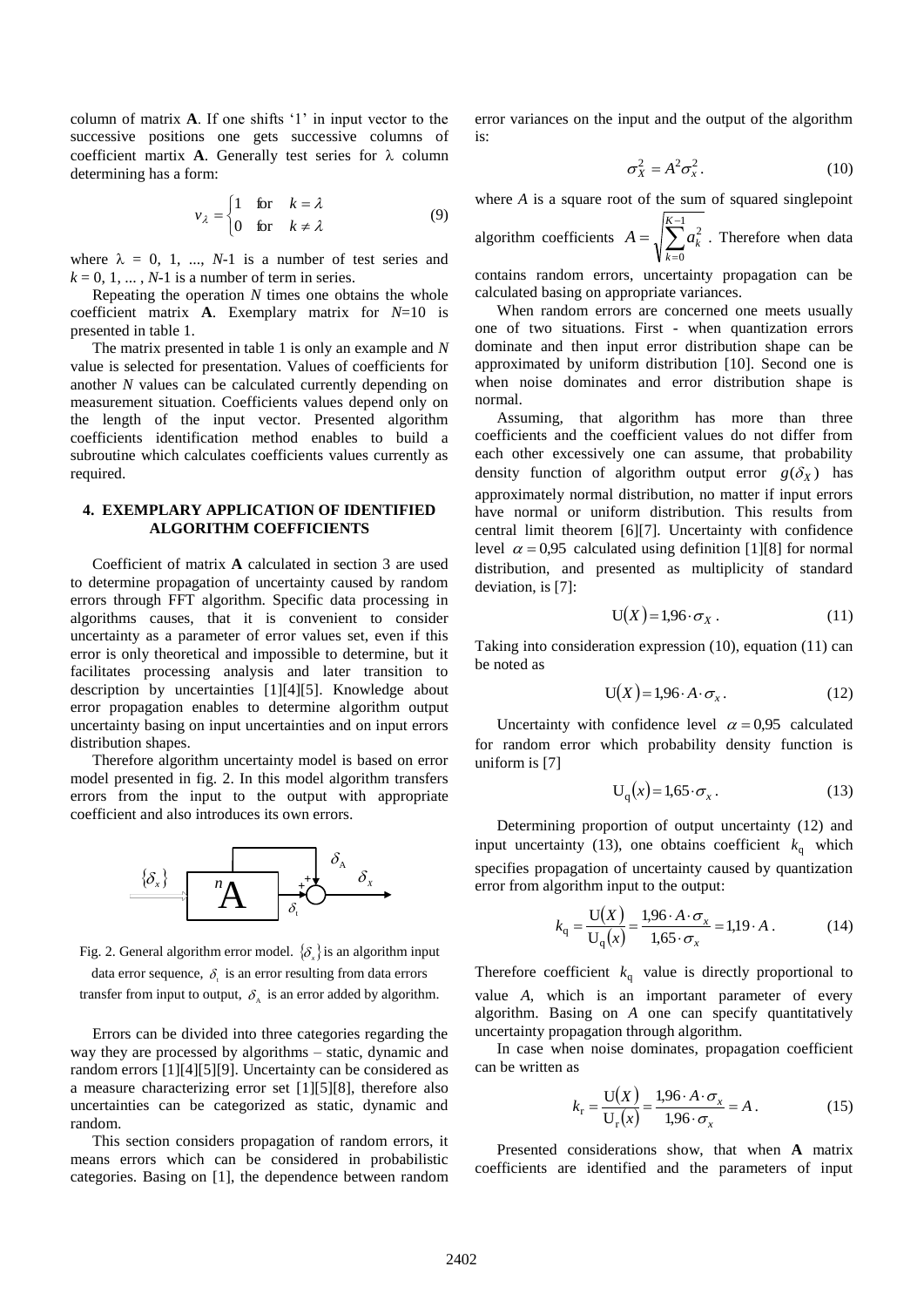uncertainty sources are known, then output uncertainty can be calculated.

**Example I**: Input values of algorithm contain quantization error of 12-bit AD converter. Converter input voltage range is  $U_{\text{IN}} = -1, \dots + 1$  V, so quantum value is  $4,883 \cdot 10^{-4}$  V 2  $q = \frac{1 - (-1)}{12} = 4,883 \cdot 10^{-4}$ 12  $=\frac{1-(-1)}{12}=4,883 \cdot 10^{-4} \text{ V}$ . Uncertainty on the input of algorithm is  $U_q(x) = 0.95 \cdot \frac{1}{2} \cdot 4.883 \cdot 10^{-4} V = 2.32 \cdot 10^{-4} V$ 2  $_{q}(x)$  = 0.95  $\cdot \frac{1}{2}$  · 4.883 · 10<sup>-4</sup> V = 2.32 · 10<sup>-4</sup> V, and the standard deviation  $\sigma_{q,x} = U_q(x)/1,65 = 1,41 \cdot 10^{-4} V$ . Assuming that AD conversion results are processed by FFT algorithm described in section 3 and its input window is 1024, value  $A_{\text{Re},1}$  for the first row of coefficient matrix **A** is  $A_{\text{Re},1}$  = 0,0220971. When quantization error dominates, then uncertainty of the first element of the output vector is calculated as follows:

$$
U_q(X(1)_{Re}) = 1.96 \cdot A_{Re,1} \cdot \sigma_x = 6.09 \cdot 10^{-6}.
$$
 (17)

The same calculations can be made for other algorithm output values.

**Example II:** Errors in input values of algorithm are dominated by gaussian noise. Standard deviation of the noise is for example  $\sigma_{r,x} = 5.10^{-3} V$ . Input uncertainty is then  $U_r(x) = 1.96 \cdot 5 \cdot 10^{-3} V = 9.8 \cdot 10^{-3} V$ . Uncertainty of the first element of FFT output vector is calculated as:

$$
U_r(X(1)_{Re}) = 1.96 \cdot A_{Re,1} \cdot \sigma_x = 2.17 \cdot 10^{-4} \,. \tag{18}
$$

#### **Experiments.**

Results (17) and (18) were checked experimentally. Experiments can be done in two ways presented on fig. 3.

Procedure presented on fig. 3a) replicates normal functioning of measurement data processing. Standard signal is processed by algorithm twice – with added random errors having known distribution, and without these errors. Difference of output values (in presented examples it is the



Fig. 3. Scheme of experimental determination of FFT output first element uncertainty. a) Input values contain random errors. Output values are compared with results without random errors. Histogram of their difference is a base for uncertainty evaluation. Algorithm own errors are eliminated; b) Pure noise on algorithm input. Output contains both transferred input errors and errors inserted by algorithm When algorithm own errors are small, both procedures give the same results.